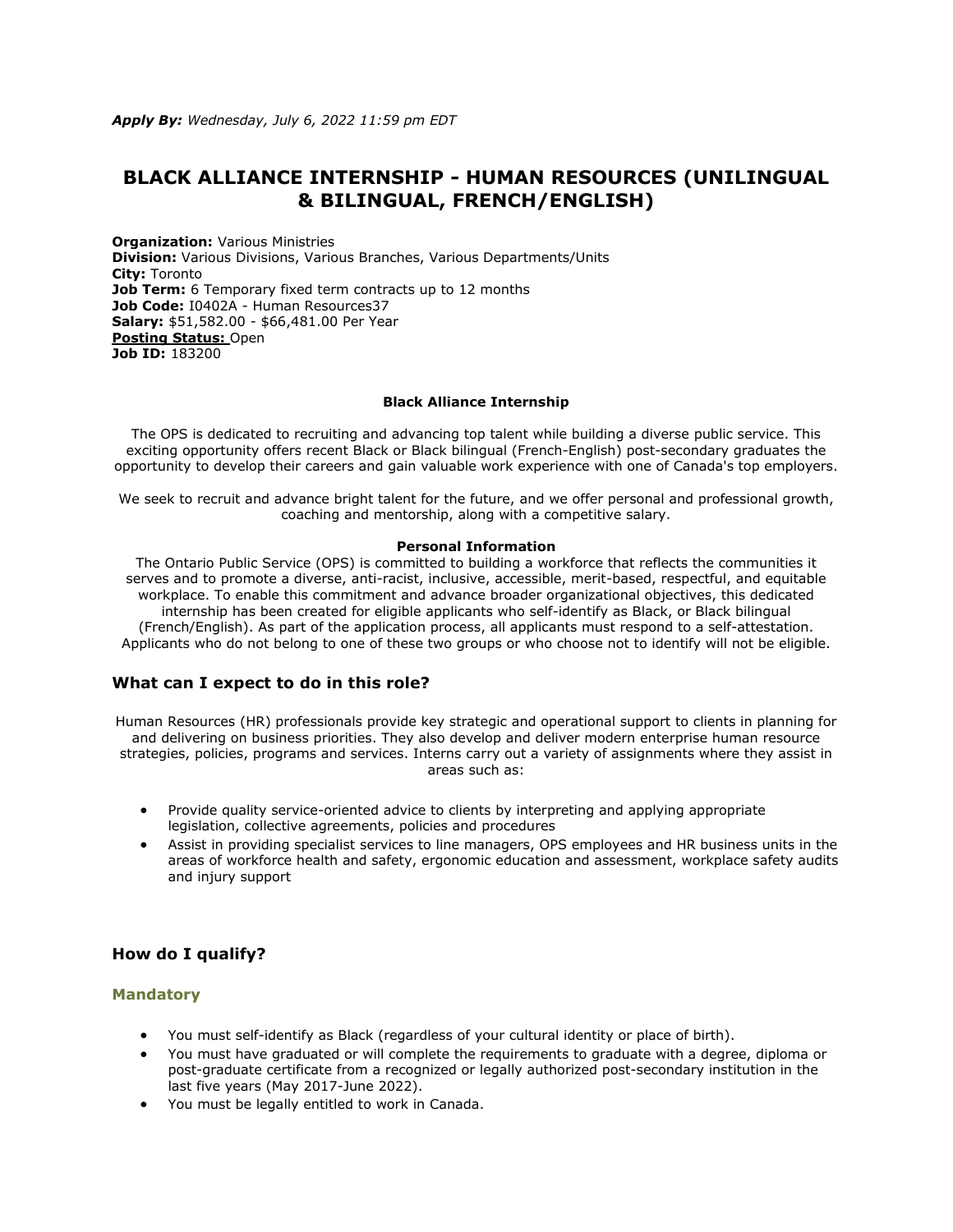• French proficiency levels for bilingual placements will be tested and confirmed before hire.

# **Knowledge**

- Human Resource Management: knowledge on the strategic use of people to achieve business goals. The application of HR management principles on an operational level focuses on the day-to-day processes of human resource planning, recruitment and selection, classification, salary, performance management, training and development, and the employer/union relationship
- Interpretation and application of legislation, collective agreements and policies: includes Ontario labour and employment legislation, multiple collective agreements and a wide range of HR policies, procedures and guidelines related to recruitment, health, safety and wellness, performance management, and learning and development

#### **Skills**

- **Analytical:** identify trends and relevant themes to support the development of user-focused and evidence-based findings and recommendations
- **Collaboration:** work with others across the organization to identify and solve a problem or achieve a common goal that is mutually beneficial
- **Relationship Management:** build and maintain strong working relationships with clients, stakeholders, partners and colleagues while demonstrating respect, ethics and extending trust in order to achieve organizational goals
- **Planning and Coordinating:** prioritize tasks, manage competing priorities to effectively manage time in order to meet deadlines.
- **French Language:** for some placements, French proficiency is not required but is considered an asset.

#### **Human Resources Placement Information**

2 Bilingual Temporary – up to 12 months, Advanced, London, Oshawa • Ministry of Attorney General, London, Criminal Record Check • Treasury Board Secretariat, Oshawa (could be Ottawa, Kingston, Toronto, St Catharines, Hamilton, London)

4 Temporary – up to 12 months, Toronto

• Cabinet Office, Criminal Record Check

• Ministry of Environment, Conservation and Parks

• Ministry of Government and Consumer Services

• Ministry of Heritage, Sport, Tourism and Culture Industries

#### **OPS Commitment to diversity, inclusion, accessibility, and anti-racism:**

We are committed to build a workforce that reflects the communities we serve and to promote a diverse, anti-racist, inclusive, accessible, merit-based, respectful and equitable workplace.

We invite all interested individuals who meet the mandatory eligibility to apply and encourage applications from people with disabilities as well as people from a diversity of ethnic and cultural origins, sexual orientations, gender identities and expressions.

Visit the **[OPS Anti-Racism Policy](https://www.ontario.ca/page/ontario-public-service-anti-racism-policy)** and the **[OPS Diversity and Inclusion Blueprint](https://www.ontario.ca/page/ops-inclusion-diversity-blueprint)** pages to learn more about the OPS commitment to advance racial equity, accessibility, diversity, and inclusion in the public service.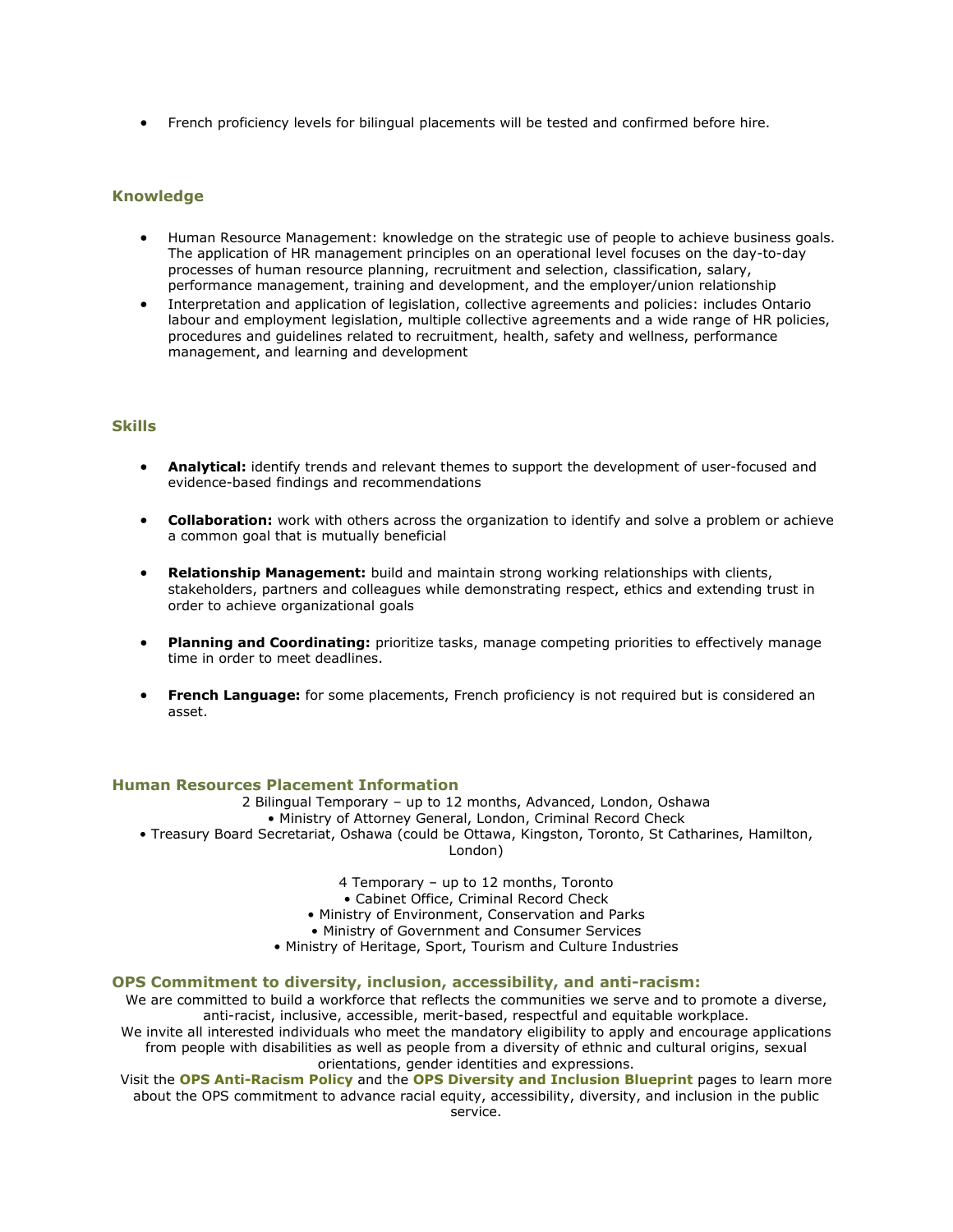We offer employment accommodation across the recruitment process and all aspects of employment consistent with the requirements of Ontario's **[Human Rights Code](https://www.ohrc.on.ca/en/ontario-human-rights-code)**. Refer to the application instructions below if you require a disability-related accommodation.

# **Additional Information:**

## **Address:**

- 1 Bilingual Temporary, duration up to 12 months, Toronto, Toronto Region, Criminal Record Check
- 1 Bilingual Temporary, duration up to 12 months, Toronto, Toronto Region
- 1 Temporary, duration up to 12 months, Toronto, Toronto Region, Criminal Record Check
- 3 Temporary, duration up to 12 months, Toronto, Toronto Region

**Compensation Group:** Management Compensation Plan **[Schedule:](https://www.ontario.ca/page/careers-job-ad-definitions)** 6 **Category:** Internships **Posted on:** Wednesday, June 15, 2022

### **Note:**

- [This ad is also available in French.](https://www.gojobs.gov.on.ca/Preview.aspx?Language=French&JobID=183200)
- In accordance with the Ontario Public Service (OPS), Employment Screening Checks Policy (ESCP), the top candidate(s) may be required to undergo a security screening check. Refer to the above to determine the screening checks that are required for this position.

Required security screening checks along with your written consent, will be sent to the Transition and Security Office (TSO), Talent Development Branch, Talent and Leadership Division to evaluate the results. If applicable, the TSO, with your written consent, will request and obtain any additional employment screening checks that were not obtained directly by you.

A record under the Criminal Code and/or other federal offence record(s) does not automatically mean you will be ineligible for the position. The employment screening check(s) will only be reviewed and evaluated by the TSO for the purpose of making a security clearance decision. The details of an individual's employment screening check(s) will be considered in specific relation to the duties and responsibilities of the position being filled. Employment screening check records will be maintained by the TSO and kept strictly confidential.

- **These temporary internship positions are 12-month contracts starting August 29, 2022.**
- The information that you provide for the purpose of this competition and the results from this competition may be used to fill other internship opportunities in the OPS and public sector organizations where TBS provides administrative services.
- In order to meet the program goals and ensure that our recruitment practices are fair, open and transparent, it is necessary that only those applicants who self-identify as Black are considered for this internship.

Personal information collected in this attestation will contribute to efforts in building a more diverse, inclusive, and accessible OPS. Information collected in this attestation will be retained by the Internships Unit, Treasury Board Secretariat and will be used to determine your qualifications for this program. Any data will be reported on an aggregate, depersonalized basis only. All information will be protected in accordance with the Freedom of Information and Protection of Privacy Act. The Government of Ontario is an equal opportunity employer and has a legal duty to accommodate under the Accessibility for Ontarians with Disabilities Act and Ontario's Human Rights Code. If you have any questions about this attestation or require accommodation to complete this attestation, please contact the Internships Unit at **[contact.oip@ontario.ca](mailto:contact.oip@ontario.ca)**.

Please do not provide more personal information than what is asked of you. For example, do not include your social insurance number, photograph, or banking information, etc. with your application. We strongly encourage you not to provide us with information beyond that which is requested in the job posting.